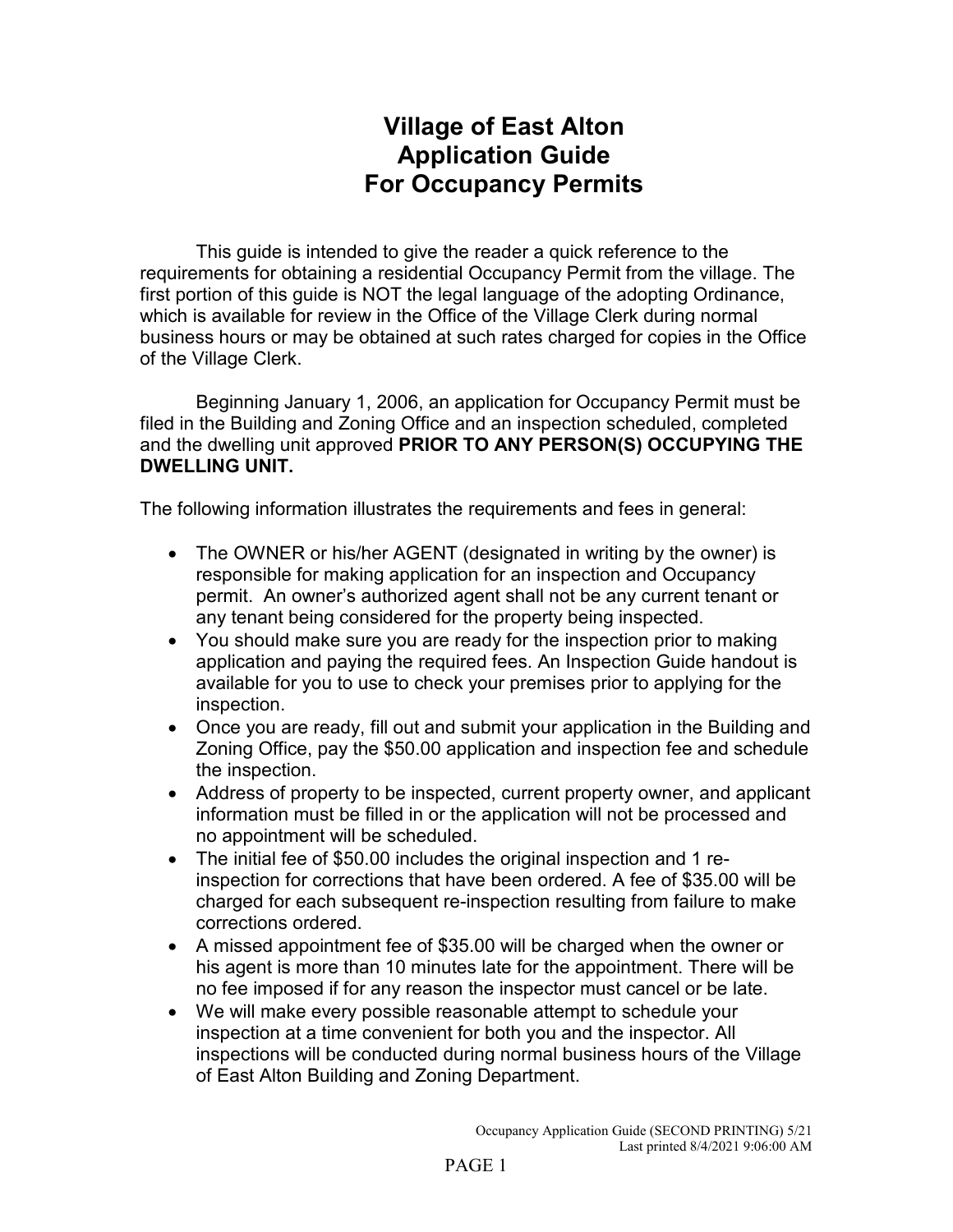- The OWNER or his AGENT must provide access to the structure for entry and inspection. ALL areas of the structure and premises relevant to the dwelling unit applied for will be inspected. All utilities must be on for the inspection to take place. Water, electric systems and equipment and gas systems and equipment will be inspected and must operate properly during the inspection.
- Though not typical, inspectors may need access to crawl spaces or attic spaces.
- Utilities, including water, sewer, electric and gas will not be switched to new occupants until an Occupancy Permit has been obtained and the Permit number and location is verified by the utility.
- When violations are found, they must be immediately corrected. No Occupancy Permit will be issued until all repairs are completed.
- The occupant (tenant) is required to provide reasonable access to the owner or his agent or repair or service company for repairs to be completed.
- The very first inspection you schedule for each property or dwelling unit you own or act as agent for the owner will take more time than subsequent inspections. This is due to the fact that we will be measuring bedrooms, windows, etc. for an accurate record of the premises and to determine allowable occupancy (number of persons allowed to occupy the dwelling unit). Once this initial process is finished, the permanent record of that property or dwelling unit will allow a simple office transfer of the information, unless physical changes are made that affect the bedrooms, windows, etc.
- If an owner has his/her property ready for inspection but no prospective tenant or buyer, an application will be taken and inspection scheduled – no Occupancy Permit will be given until we receive the tenant or buyer information to complete the application. This should be helpful to those who ready their properties before they advertise or select new tenants from their waiting lists.

If you have additional questions, please stop by the Building and Zoning Office or call at (618)259-1185.

The following text is an excerpt from the Ordinance. This portion of the Ordinance is the bulk of the regulations and requirements comprising the Occupancy Inspection and Permit Program.

- "11-7-3: ADDITIONAL REGULATIONS. The following additional regulations are hereby adopted as supplementary and in addition to the requirements of the International Property Maintenance Code, 2015 edition and are hereby incorporated as if fully set forth therein.
	- A. **PERMIT REQUIRED.** It shall be unlawful for any person, firm or corporation to occupy, or permit to be occupied or to collect the rent of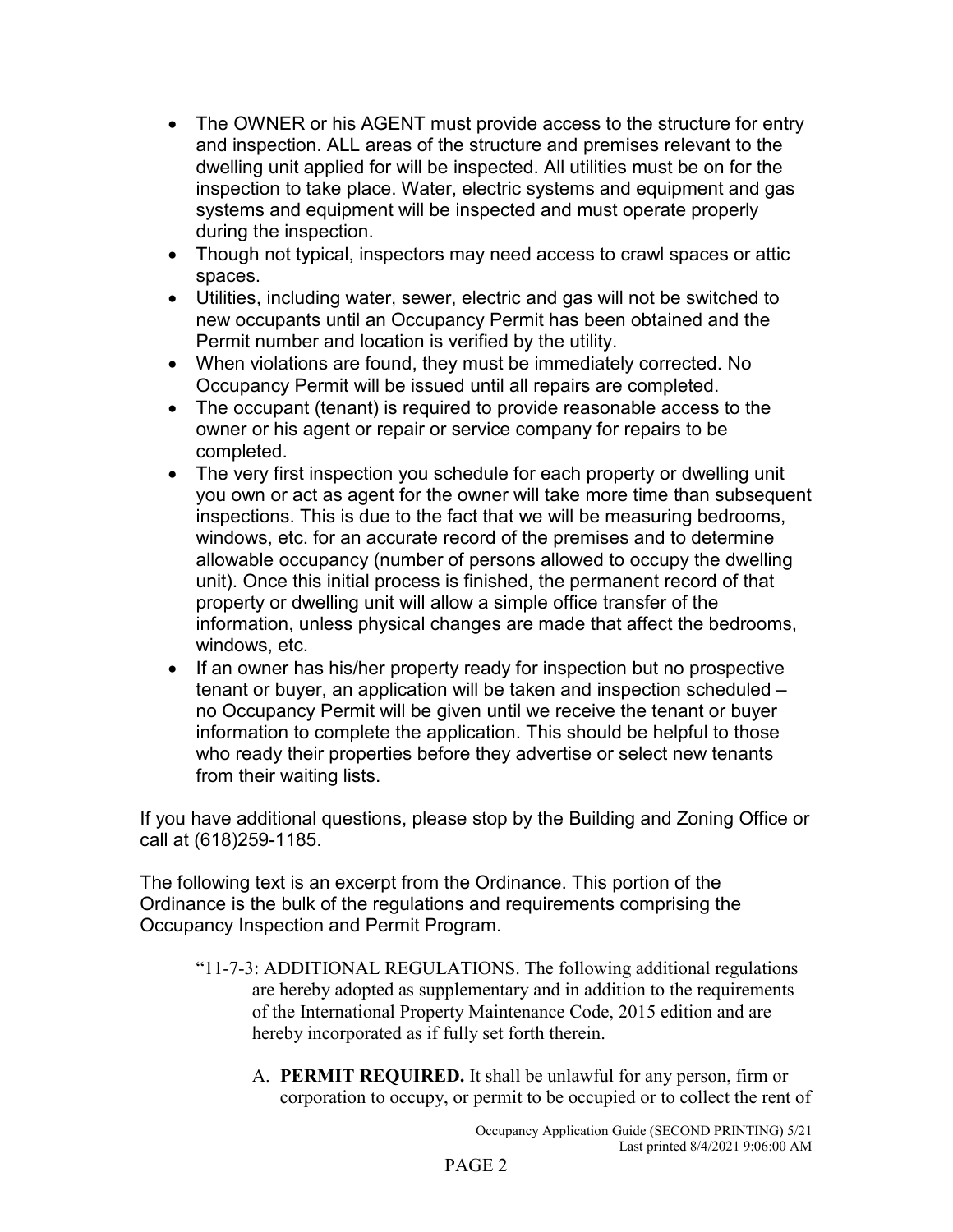any existing residential structure without first obtaining an Occupancy Permit issued by the code official. No person, firm or corporation shall occupy, or allow the occupancy of any existing residential structure if the Occupancy Permit issued therefore has been revoked. A Certificate of Occupancy issued for new or renovated structures by the code official in accordance with the International Building Code or International Residential Code, as adopted, shall be considered and is expressly distinguished from the Occupancy Permit required pursuant to this section. However, such certificate of occupancy may be honored as an alternative to the Occupancy Permit required by Section 11-7-3(A) and this code, provided the subject structure otherwise complies with the standards and requirements of this code. In the absence of such compliance, any building permit fees paid to the Village shall be counted toward the fee required for the Occupancy Permit under the Property Maintenance Code, for the first inspection and permit only.

## B. **APPLICATION; ACTION ON APPLICATION; INSPECTION REQUIRED.**

Whenever a change in occupancy occurs in any structure containing a dwelling unit, an application for Occupancy Permit shall be made by the owner thereof or by his agent and filed with the code official. For purposes of this section, the term "change in occupancy" shall mean a change in possession of a residential structure by way of rental, leasehold, ownership or other manner of tenancy.

Application for the Occupancy Permit required by the Property Maintenance Code shall be made by the owner of the structure or by his authorized agent. Any application submitted by a person other than the fee owner shall be accompanied by a signed statement of authorization from the fee owner. The application shall contain the full name and address of the owner; or the names and addresses of the responsible officers if the owner is other than a natural person, the name and address of the applicant, and such other information as the code official shall deem appropriate for the implementation of this code.

The application for such Occupancy Permit shall be submitted in such form as the code official prescribes and shall be filed with the Building and Zoning Department:

- 1) In the case of a change of ownership, irrespective of tenancy, within seven (7) business days from the date of recording the deed or other instrument of real estate transfer with the office of the Recorder of Madison County, Illinois; or
- 2) In the case of a change of renter or lessee prior to occupancy of the structure.

Occupancy Application Guide (SECOND PRINTING) 5/21 Last printed 8/4/2021 9:06:00 AM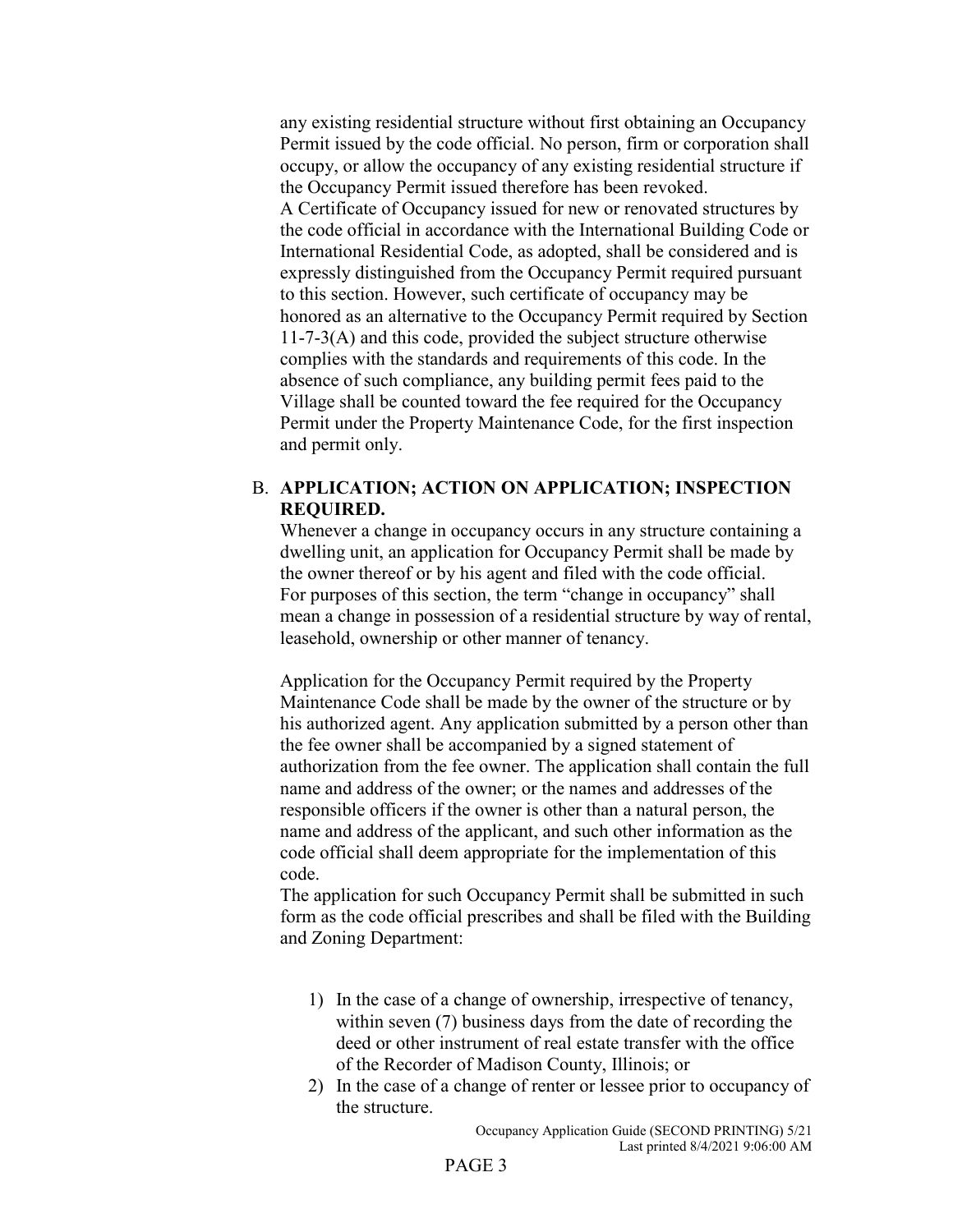The code official shall examine or cause to be examined all applications for an Occupancy Permit and shall inspect or cause to be inspected the structure which is the subject of the application within a reasonable time after filing. If the application and structure conform to the requirements of all laws of the Village, the code official shall issue the Occupancy Permit within one business day of the inspection.

> *Exceptions:* The inspection provisions of this Section shall not be applicable in the following instances:

- i. To the change of ownership of a structure containing a dwelling unit when the change in ownership is between immediate family members provided there is no change in occupancy;
- ii. To a change in ownership when the new purchaser/tenant provides a notarized statement to the code official stating that the purchaser/tenant will cause the structure to be demolished within six (6) months from the date of purchase.

## C. **SCHEDULING OF REGULAR INSPECTIONS; UTILITY**

**SERVICES.** Regular inspections and re-inspections shall be scheduled for normal works days of the Village. Appointments for inspection and/or re-inspection shall be made for time(s) of mutual convenience of the applicant and the code official whenever possible and within the time frames specified in Section 11-7-3(B) above. It shall be the responsibility of the owner or the owner's agent to provide access to the structure for gain of entry and free access. No inspection shall be made without the owner or the owner's agent present.

Water, electric and gas services (if applicable) shall be on at the time scheduled for inspection and/or re-inspection. Water service through the Village of East Alton or other water service provider, and electric and gas services through their respective providers will not be authorized for change to new occupant(s)/tenant(s) until the structure is approved for occupancy and an Occupancy Permit has been issued.

D. **PERMIT CONTENTS.** The Occupancy Permit shall certify that the structure complies with the provisions of this code and shall additionally set forth the use, street address or other means of identification, date of issuance, and such other information as the code official shall deem appropriate for the implementation of this code. Occupancy Permits for residential structures shall additionally state the maximum number of occupants permitted.